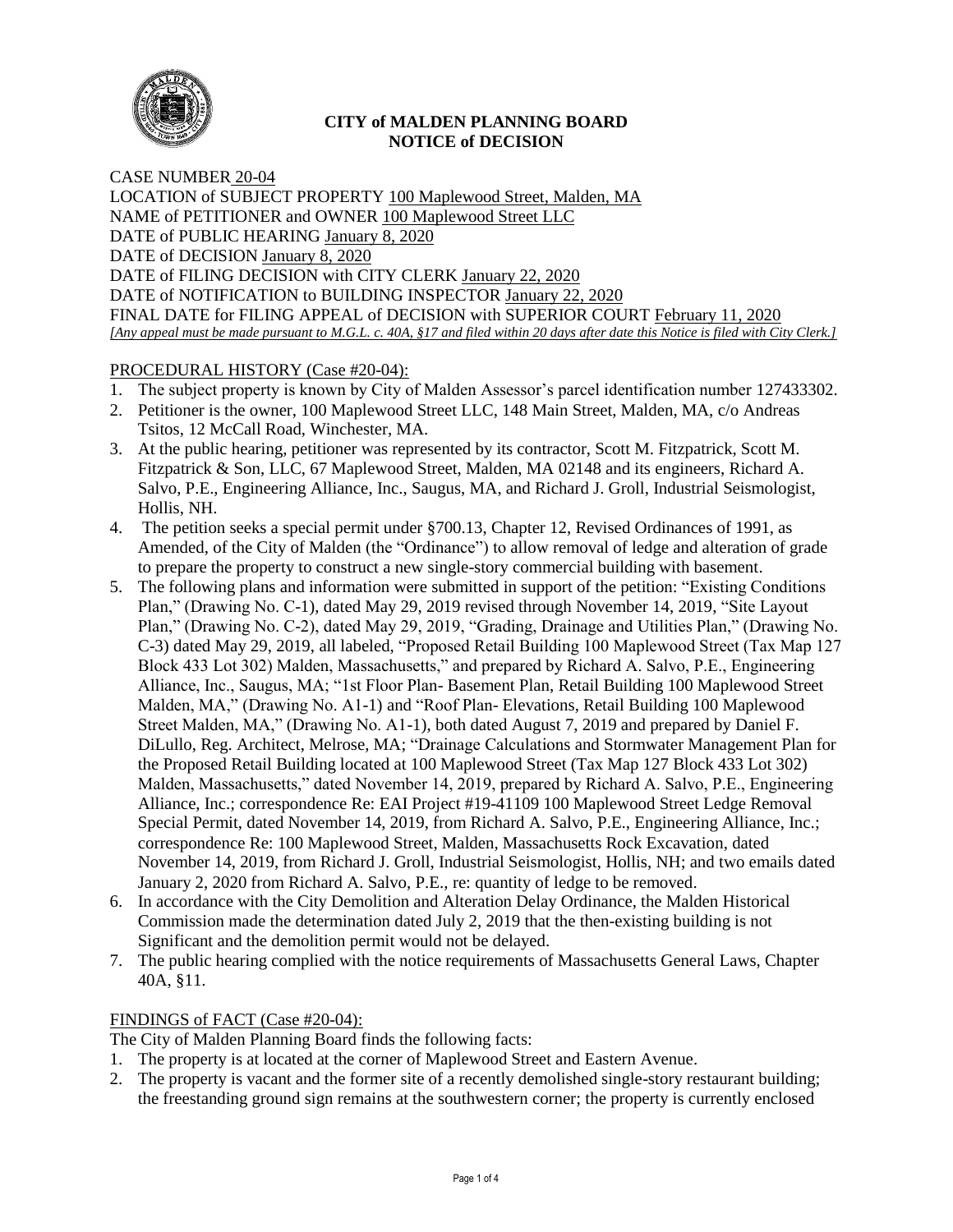with safety/construction fencing; on-site are construction machinery, equipment, materials and a trailer; and site work has begun, including excavation for the basement of the proposed new building.

- 3. Ledge was found on the northeastern side of the lot, in the area of the former paved parking lot and where a portion of the basement of the proposed new building will be constructed.
- 4. The proposal is to remove ledge from the property to prepare the site for construction of a new singlestory building with a basement, approximate footprint of 10,000 square feet and ten storefront units, each 900 to 956 square feet in size.
- 5. The proposed methods/means to remove the ledge by mechanical processes, namely, using a hydraulic breaker attached to an excavator, with possible hydraulic drilling to perforate the rock.
- 6. Under the proposal, the total excavation is approximately 500 cubic yards, which is the volume of solid or "in-place" ledge, and which is a total quantity of volume of 690 cubic yards of chipped ledge, to be removed from the site.
- 7. The ledge removal operation is expected to take approximately two weeks to 45 days and depends on the resistance of the rock or how easily it breaks, and may be affected by the weather.
- 8. Materials will be removed from the site by 30-yard trailers and involve approximately 23 truck trips.
- 9. Hours for ledge removal activities are regulated by Section 7.9.4.3, Chapter 7 of the City ordinances regarding Noise Abatement, Noise Emanating from Business Activities.
- 10. The public multimodal path, Northern Strand Community Trail/Bike to the Sea, located in the abandoned railroad right-of-way, directly abuts the property to the north.
- 11. An active, high-pressure, natural gas pipeline and gas valve/regulator station are located in the abutting railroad right-of-way, approximately ten feet from the property line of the subject property.
- 12. The Fire Department has concerns regarding the distance between the ledge removal work area and the gas pipeline and recommends that a fire watch may be required at any time during the ledge removal process at the discretion of the Fire Chief or his designee, as described in two email correspondences dated January 8, 2020 from Leonard Halloran, Deputy Chief and Kevin Halpin, Lieutenant.
- 13. The proposal will not affect the quarantined hazardous waste area located nearby in the abutting railroad right-of-way.
- 14. To the east, direct abutters are a motor vehicle repair shop and a two-family dwelling; to the south, on the other side of Eastern Avenue, wholesale and warehouse; diagonally across the intersection, a convenience store and manufacturing; and to the west, on other side of Maplewood Street, a gasoline filling & service station and motor vehicle repair shop.
- 15. Surrounding land uses are residential to the north and industrial and business to the east, south and west.
- 16. The proposal includes installation of a stormwater management system with an operations and maintenance plan.
- 17. The City Engineer's recommendations regarding the proposal, including water, sewer and drain connections, erosion control, drainage and stormwater facilities, are described in a memorandum dated December 10, 2019 from Yem Lip, City Engineer.
- 18. The property is located in the Industrial 1 zoning district, and proposed business uses of the new building, namely, general offices, retail sales and retail services, are allowed by right, per §300.3 of the Ordinance.
- 19. The new building complies with dimensional controls for the proposed business uses, except for one side yard setback, per §400.1 of the Ordinance, and is the subject of a variance granted by the Board of Appeal on March 20, 2019.
- 20. The proposal provides a total of 44 parking spaces onsite, which complies with requirements for the proposed use business use of the new building; however, the proposed site plan does not depict the required landscaping, screening and bicycle parking, per §500.1 of the Ordinance.
- 21. The proposal includes closing the northernmost curb-cut on Maplewood Street; installing a new curb cut further south on Maplewood Street; and maintaining the existing curb-cut on Maplewood Street, closest to Eastern Avenue, and the existing curb-cut on Eastern Avenue.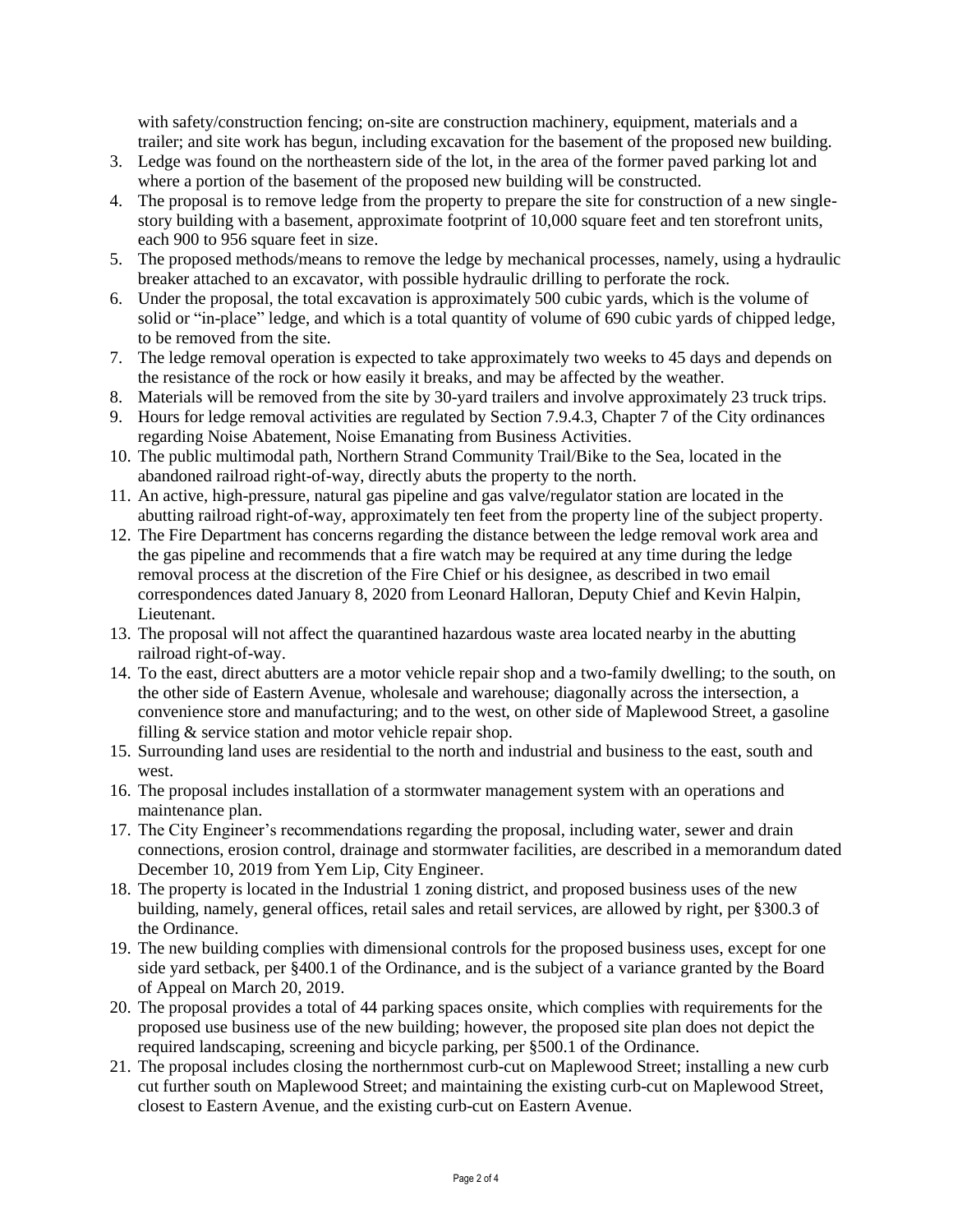- 22. In his memorandum dated December 10, 2019, the City Engineer recommends closing the existing curb-cut on Maplewood Street that is closest to the intersection with Eastern Avenue.
- 23. The traffic impacts of the proposal, including site access and egress via existing and proposed curbcuts and driveways, were not required to be reviewed by the City peer reviewer, per the Planning Board's *Rules and Procedures*.
- 24. All curb-cuts, whether new, modified or closed, require approval of the DPW Commission.
- 25. The Ward City Councilor is in favor of the proposal, subject to compliance with proposed conditions.
- 26. One residential abutter is in support of the proposal.
- 27. There is no public opposition to the proposal.
- 28. One of the three City Councilors-at-Large has concerns about the proposal due to the location of the gas pipeline in the abutting railroad right-of-way; one direct residential abutter has concerns regarding noise, property damage and the location of the gas pipeline; and one residential abutter has concerns with traffic and site access and egress.
- 29. Noise from the proposed work and activity is regulated by Section 7.9 of the City ordinances regarding Noise Abatement.
- 30. As modified by the proposed conditions of the special permit, the proposal will not adversely affect the general welfare and public safety.
- 31. The plans submitted with the petition are incorporated herein by reference and approved by the special permit, except as modified by conditions of the special permit.

#### DECISION (Case #20-04):

On January 8, 2020, pursuant to the foregoing Findings of Fact, the Planning Board granted a special permit subject to the following fifteen (15) conditions: 1) All development shall be as per plans, except as modified by these conditions; 2) All ledge/rock removal may be done only by hydraulic breaker attached to an excavator or an equivalent vehicle/equipment, and hydraulic drilling; and any ledge/rock removal by blasting or any other mechanical or other means is prohibited; 3) During site development, implement erosion controls as per plan; 4) Offer and conduct pre-ledge removal video and photographic survey of all buildings within 300 feet of the property lines of the subject property, who consent, and provide survey to property owner; before ledge removal begins, provide City with list of all properties surveyed and contacted; 5) During any ledge removal activity, place seismograph on site and at the following properties or property line with: 890 Eastern Avenue, 900 Eastern Avenue, 9 Waite Street and adjacent to gas pipeline/regulator station; submit seismograph tapes to Fire Chief for review daily; 6) Maintain liability insurance of a minimum of \$100,000.00/\$300,000.00 with City of Malden named as a loss-payee; 7) During site development, hire fire details and provide a fire watch at any time as the Fire Chief deems appropriate and necessary in his reasonable discretion; 8) During site development, hire local police details as the Police Chief deems appropriate in his reasonable discretion; 9) A minimum of seven days prior to activity, deliver written notice to all premises within 300 feet of the property lines of subject property, indicating the date(s) of ledge removal activity will be conducted and the hours of beginning and ending daily for the same; submit copy of notice(s) to City; 10) The hours of operation for any ledge removal and/or any construction equipment operated for ledge removal or site grading/preparation, are 8 am to 5 pm Monday-Friday; 11) Install stormwater management system, as per plan; 12) Provide construction schedule and owner, site engineer, geotechnical engineer, contractor and gas pipeline representative shall attend a site meeting with City Engineering Department, Fire Department and City Planner prior to the start of work; 13) Comply with recommendations of City Engineer described in memorandum dated December 10, 2019; except re: item 1, existing southern curb-cut shall be eliminated, only provided that DPW approves proposed new northern curb-cut on Maplewood Street; 14) Landscape site in compliance with §500.2.13; provide required bicycle parking; and screen parking from residential property with privacy fencing; and 15) Maintain protective screening along Bike to Sea/Trail during ledge removal activity.